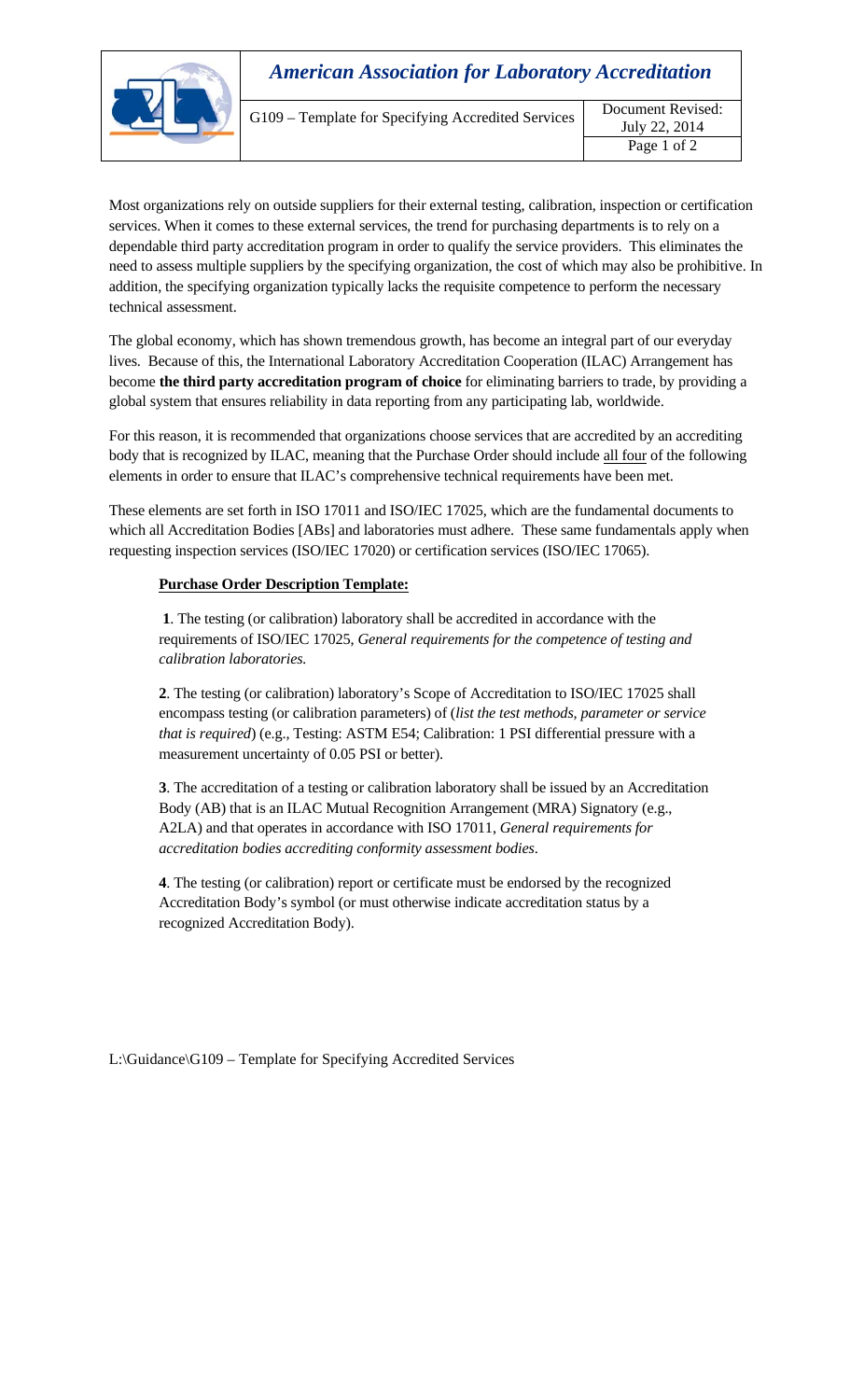

| G109 - Template for Specifying Accredited Services |  |
|----------------------------------------------------|--|
|                                                    |  |

## **Reasoning:**

**Paragraph #1** stipulates that the testing and calibration be accredited in accordance with ISO/IEC 17025*.* 

**Paragraph #2** requires that the test or calibration services requested be listed on the service provider's Scope of Accreditation.

*Note: If this requirement is not stated, the laboratory could claim that it is ISO/IEC 17025 "compliant" (i.e., self-declared) even though the provider is not actually accredited for the test, calibration, or service requested. This is not to imply that a self-declared "accredited" organization is not technically competent or in compliance, but it should not be necessary for the customer to vet (assess) that organization if they are accredited by a recognized Accreditation Body. .* 

**Paragraph #3** contains two important stipulations: [1] that the laboratory used be accredited to ISO/IEC 17025, and [2] that the Accreditation Body (AB) be an ILAC Mutual Recognition Arrangement (MRA) signatory. Without this paragraph, the laboratory could be accredited by an AB that has inadequate or misleading credentials.

*Note: There are ABs in the USA that claim to be in compliance with ISO 17011 [so-called "self-declared ISO 17011 compliant ABs"]. Some ABs in the United States that offer what equates to "mail-order" accreditation services and never visit the lab to ensure implementation of ISO/IEC 17025 or other requirements, or to verify its staff's technical competence. Holding ILAC MRA signatory status indicates that the AB has been periodically peer-evaluated against the requirements of ISO 17011. This peer evaluation process ensures that ABs meet strict international requirements, thus affording a high level of confidence in the data and test reports produced by their accredited organizations.* 

**Paragraph #4** is required to ensure that the test or calibration performed was consistent with the providing organization's accredited criteria.

*Note: Many organizations offer multiple levels of service at varying costs. Furthermore, the lab may meet the requirements for the first three elements of the template, but deliver a service not covered under their accredited services*.

**For more information about the ILAC Arrangement visit http://www.ilac.org.** 

**Please contact Phil Smith, A2LA Director of Public Affairs, if you have any questions:** 

**240-535-2109/psmith@A2LA.org** 

L:\Guidance\G109 – Template for Specifying Accredited Services